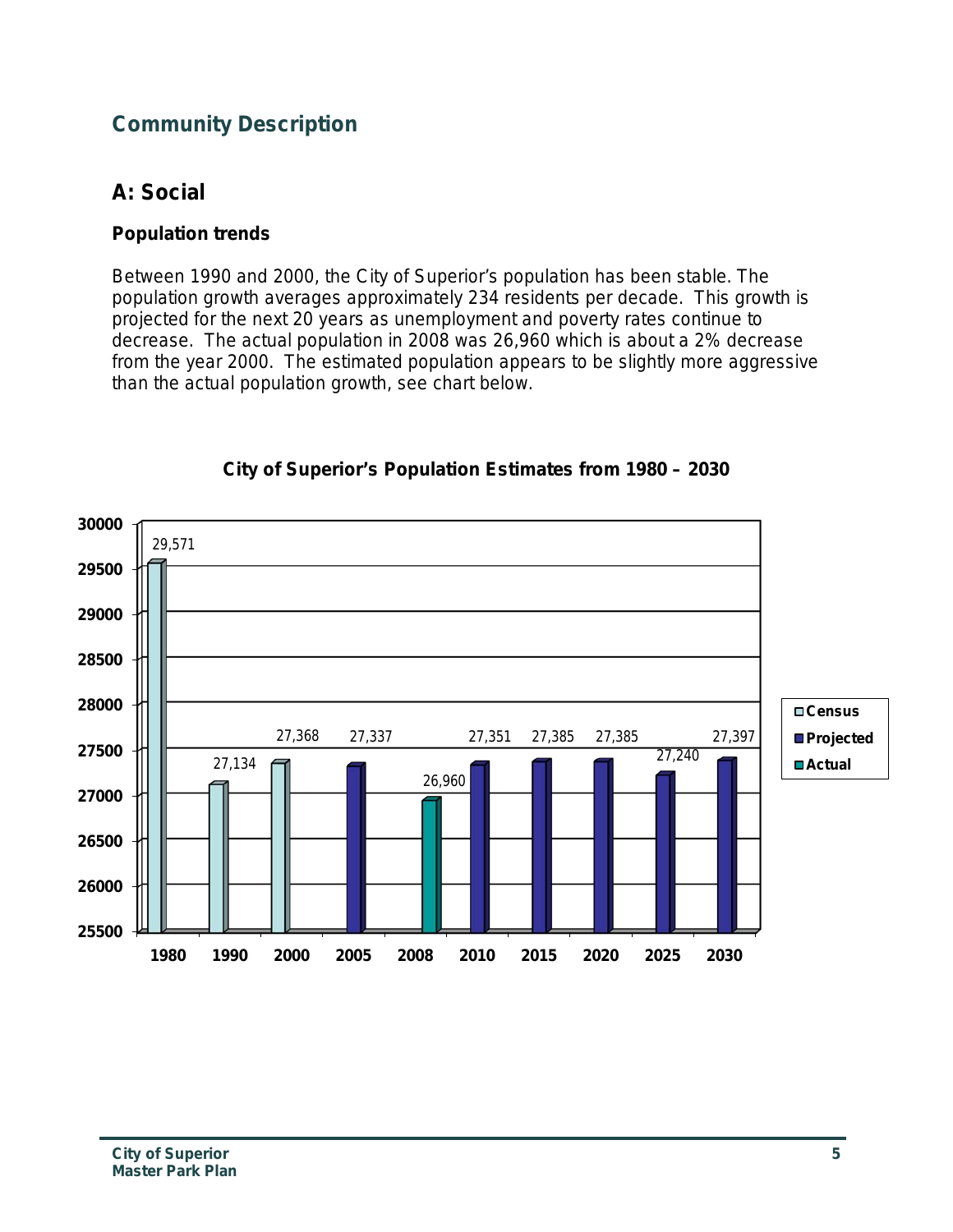#### **Age Distribution**

Census figures show that the 2000 median age of the City of Superior residents was 36 years. According to the American Community Survey, in 2008 the median age was 35.9 years. This indicates positive and stable trends in the social and economic structure of this city. The number of school-age children (up to 19 years old) in the City of Superior decreased from 1990 to 2000 by 9.4%. Residents of working age (20-64) increased by 15.7% and residents of retirement age (65 or greater) decreased by 13.4%.

### **Population and Housing Forecasts**

While the population of Superior has been stable, housing unit projections also provide stable projections. 2010 projections were 12,276 units while projections for 2030 increase by just 161 units for a total of 12,437.

# **B: Physical**

Douglas County, the fourth largest county in Wisconsin in land area, (1,342 sq. mi.), lies in the far northwest corner of the state. Most of the communities in the county are within a half-hour's drive from Superior, the county seat and international seaport. The Superior-Duluth harbor ranks second in the nation in tonnage. Industry, agriculture, recreation, and forestry are the major sources of income for Douglas County residents.

#### **Natural Features & Climate**

## **Water**

The City of Superior lies 605 feet above sea level (Great Lakes Vertical Datum GLVD), at the westernmost tip of Lake Superior, in lowlands created during the last Ice Age. Superior is bordered to the northeast by Superior Bay, separated from Lake Superior, the largest freshwater lake by surface area, by the 2.5-mile long strip of land known as Wisconsin Point and its 6.8-mile twin, Minnesota Point. Superior is bordered to the northwest by St. Louis Bay. Superior lies north of the Continental Divide that separates the St. Lawrence (Lake Superior) and Mississippi River drainage systems. Moraine hills 1,200-feet above sea level direct water flow toward Lake Superior. The major drainage streams in Douglas County, north of the divide, are from east to west, the Bois Brule, Poplar, Middle, Amnicon, Nemadji, and St. Louis Rivers. Of these, the Nemadji River runs directly through the city. The St. Louis River runs through the basin at the western edge of the city to St. Louis Bay. Other rivers and streams running through the City of Superior and draining into the bays of Lake Superior include the Pokegama and Nemadji rivers, Bear, Bluff, and Newton Creeks. St. Louis Bay contains several smaller bays including Spirit Lake, Pokegama, Kelly, Kilner, Woodstock, and Kimball's Bays.

The Lake Superior Lowland, which adjoins Lake Superior, consists of a clay plain about 10 to 20 miles wide sloping gently from the Superior escarpment to the lake. Short, swift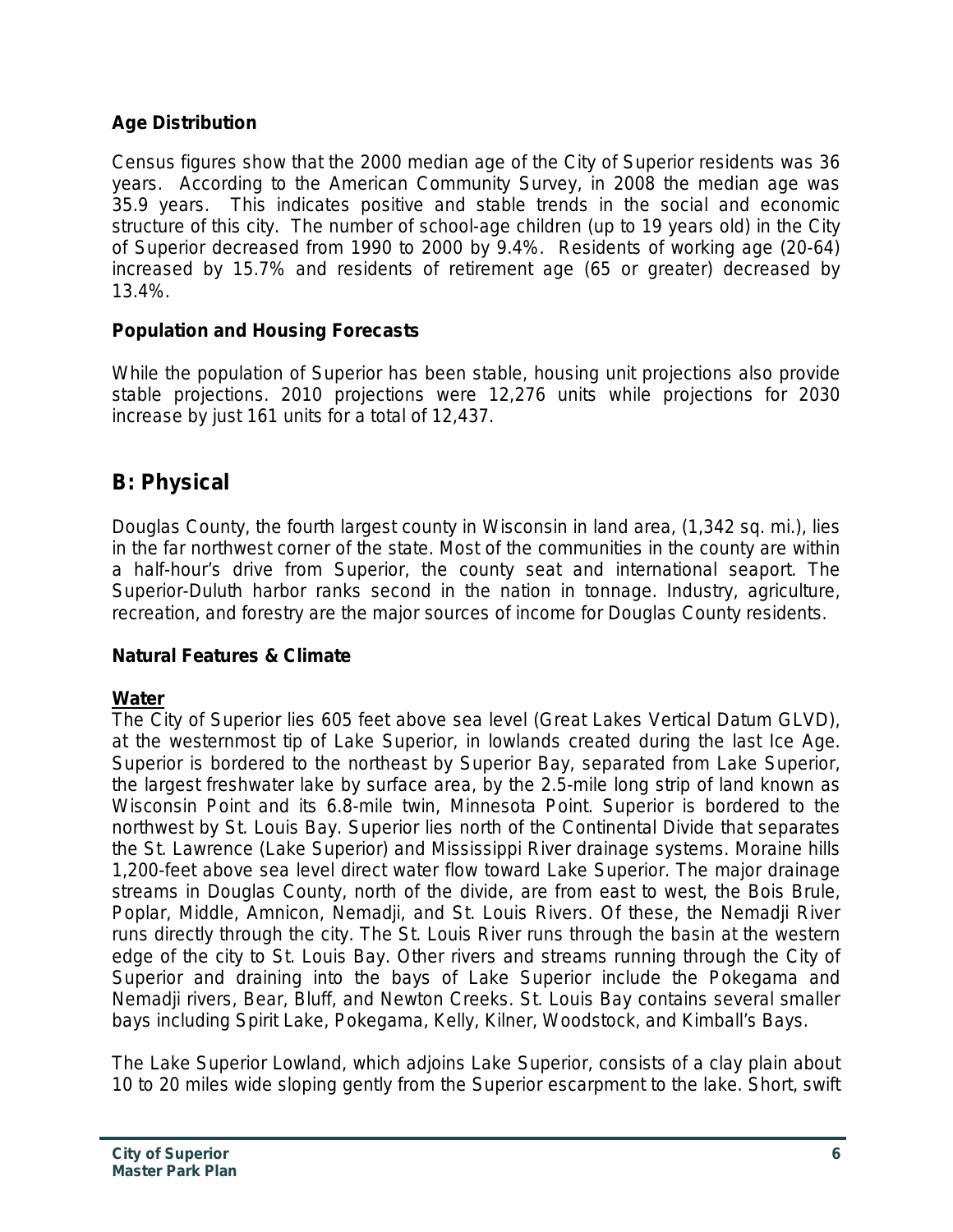streams flowing north into Lake Superior have cut deep V-shaped valleys below the plain.

### **Soils**

The northern part of Douglas County is underlain with Superior red sandstone, over which is a thick mantle of clay and gravel, forming an artesian slope. During the last glacial period (10,000 years ago), the Lake Superior Lowland was submerged under glacial Lake Superior and red clay was deposited on the old lakebed. Clay deposits in the valley under the St. Louis River are up to 600-feet thick. These calcareous red clay soils are finely textured, resulting in very poorly drained soils.

### **Climate**

The City of Superior has a continental climate, including long, cold winters with rather short, moderately warm summers. Superior's climate is modified by the tempering influence of Lake Superior. Lake Superior acts as a large storage basin for heat (or cold) and thus tends to increase the number of frost-free days along the lake, but it also acts as a coolant during the summer. The waters of Lake Superior are much cooler than land in summer and relatively warmer than land in late fall and winter. Winds blowing over the water toward the land in summer keep the air cooler, whereas in fall and winter, winds from the lake tend to raise air temperatures.

Average daily temperatures range between 15º F above zero in January and 66º F in July and August. Mean annual precipitation in the city is about 27.8 inches, occurring mostly in July, during peak thunderstorm season. Mean snowfall averages 40 inches along the lake with snow blanketing the ground approximately 120 days. The Duluth-Superior harbor is usually icebound from December until April; but Lake Superior itself normally does not completely freeze over. Large masses of ice tend to drift between the north shore (Duluth, MN) and south shore (Superior, WI) of western Lake Superior as dictated by wind direction. The first frost usually occurs in early October and the last frost of the spring usually occurs between mid-April and mid-May. Over the last ten years, temperature extremes include highs in the mid to upper 90s, usually in late July or early August and lows between 10 and 25 degrees below zero between December and February. A record high temperature of 105 °F occurred in July 1915. A record low temperature of -38°F occurred in March 1962 and February 1967.

#### **Wetlands**

Recent inventories included in the City's Comprehensive Plan indicate that 7,130 acres of wetlands comprise approximately 25% of the total land area. As much as 65% of undeveloped city land was wetland as of 1998. Most of the wetlands in the city are shrub-scrub and forested with some wet meadow/emergent wetlands. Less abundant wetland types include unvegetated flats, open water, and aquatic beds.

The abundance of wetlands in the city have contributed to development difficulties. A variety of state and federal regulations limit filling wetlands, significantly increasing the time and uncertainty involved with completing development or improvement projects in the city. Other difficulties associated with development in such a wetland-rich region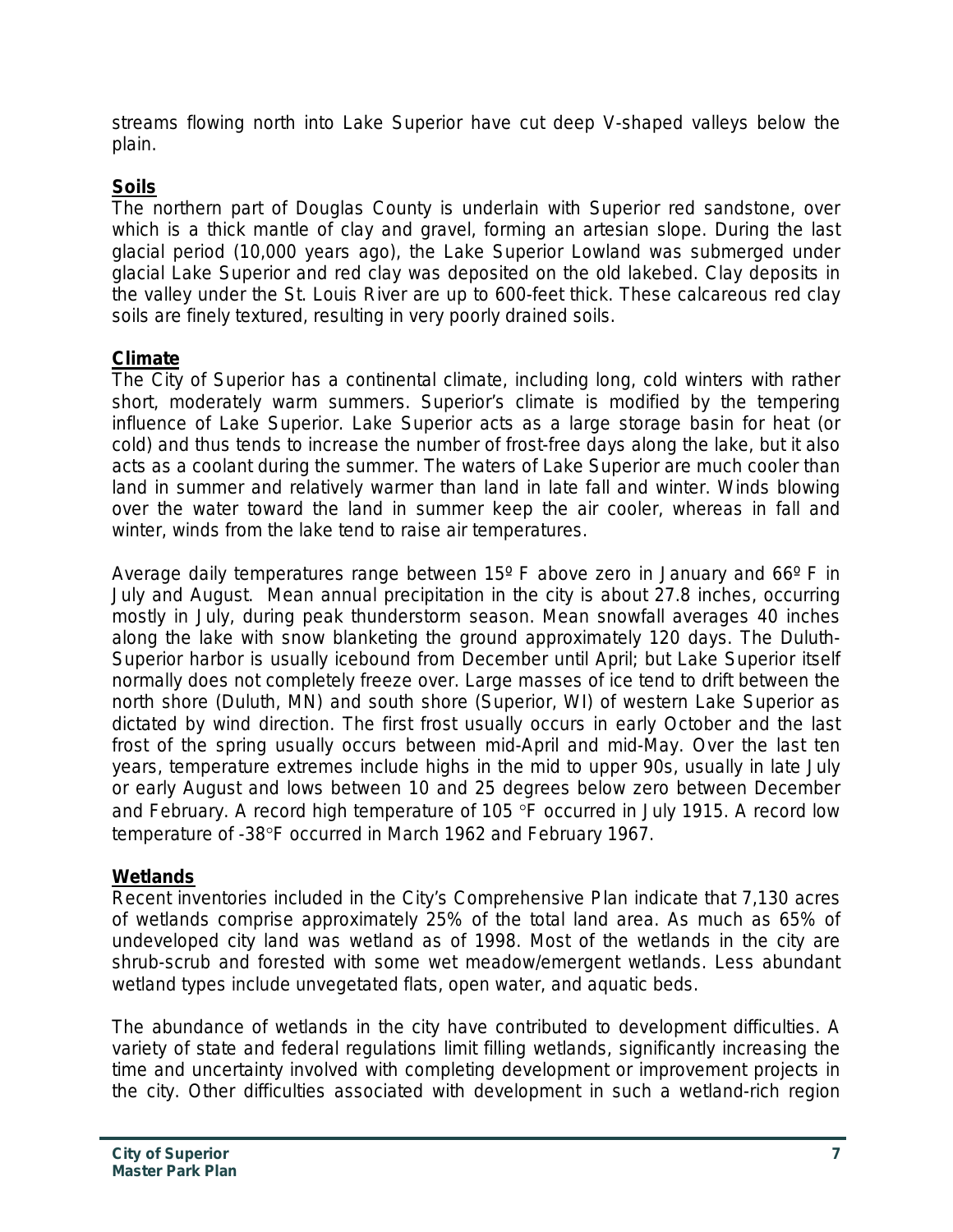include soil limitations and high seasonal water levels, causing problems such as flooding, wet basements, unstable foundations, and infrastructure failure in areas developed over wetlands.

In an effort to address wetland issues in a balanced and comprehensive manner, the City initiated the preparation of a Special Areas Management Plan (SAMP) in 1990. SAMPs are defined within the Corps of Engineers Regulatory Guidance Letter No. 86- 10 as "a comprehensive plan providing for natural resource protection and reasonable coastal-dependent economic growth, containing a detailed and comprehensive statement of policies, standards, and criteria to guide public and private uses of lands and water; and mechanisms for timely implementation in specific geographic areas within the coastal zone." The letter adds that SAMPs are "just as applicable in noncoastal areas." The Superior SAMP covers 143 acres of wetlands in the city.

#### **Flora and Fauna**

The City of Superior is located in the Lake Superior Coastal Plain which was historically a forested landscape. According to Wisconsin's Natural Communities (Hoffman, 2002) The City of Superior is host to several unique habitat types including:

White Pine-Hardwood Forest Forest Swamps Great Lakes Shoreland Forest Wet-Mesic Prairie Shrub Carr

Alder Thicket Northern Sedge Meadow Pine Barrens and Sand Barrens Shallow, Cattail, & Deep Marsh Lake Dune & Beach

Common tree species native to the City of Superior include quaking aspen (*Populus tremuloides*), white pine (*Pinus strobus*), red pine (*Pinus resinosa*), balsam fir (*Abies balsamea*), balsam poplar (*Populus balsamifera*), red maple (*Acer rubrum*), paper birch (*Betula papyrifera*), and American elm (*Ulmus americana*).

Common shrub species include speckled alder (*Alnus rugosa*), willow species (*Salix spp.*) including meadow willow (*S. petiolaris*), bog willow (*S. pedicellaris*), Bebb's willow (*S. bebbiana*), and black willow (*S. nigra*).

Common animal species in the City of Superior include those typical to these habitat types in the northern region.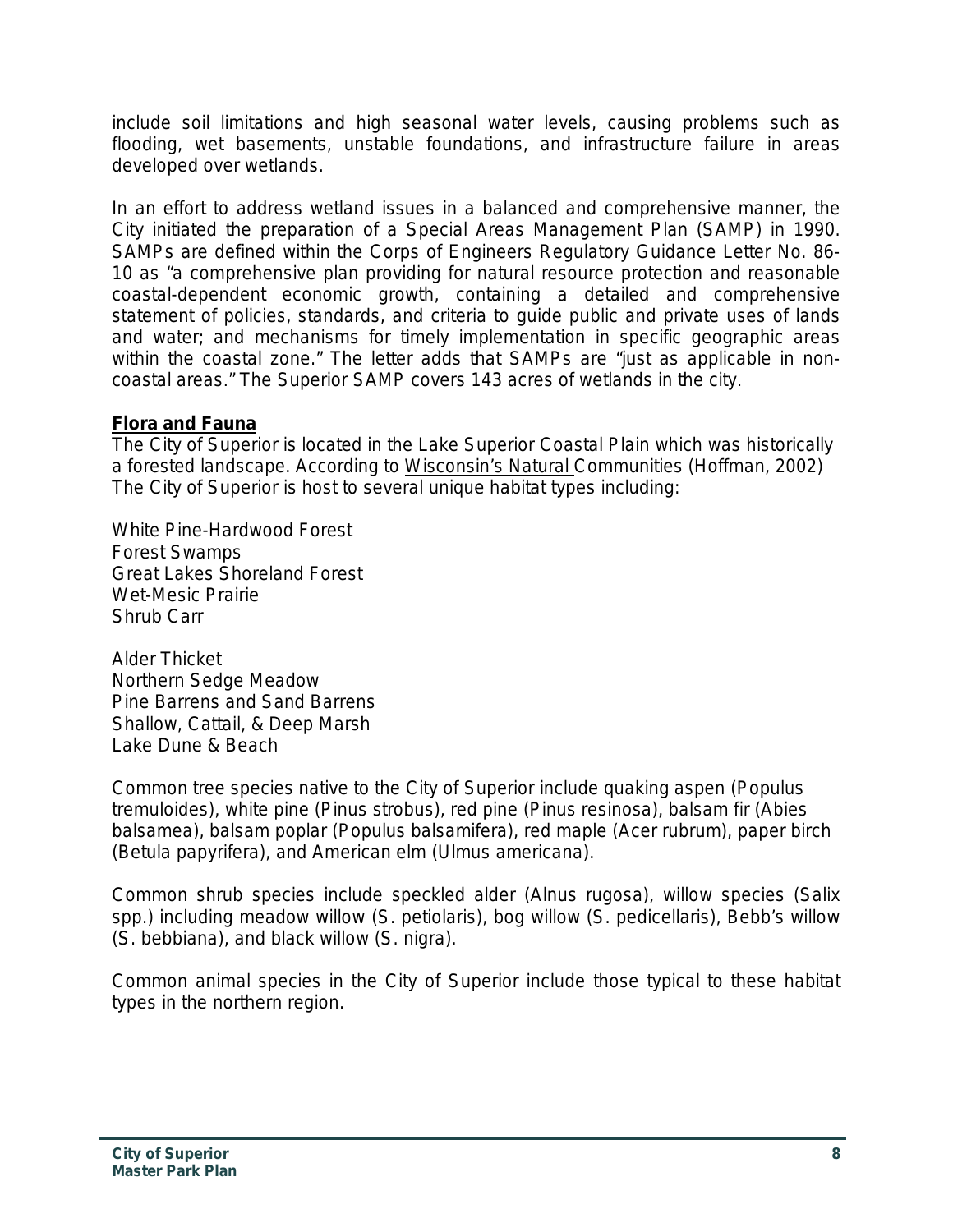#### **Parks and Natural Areas**

The City of Superior Parks and Recreation System includes 33 park and recreation sites, an extensive non-motorized trail system, and two unique, nature-based open space areas—the Superior Municipal Forest and Wisconsin Point. A complete park inventory is included in the City of Superior Master Park Plan Update (available from the Parks and Recreation Division of Public Works).

Superior Municipal Forest comprises 4,428 acres and is the third largest municipal forest in the nation, while Wisconsin Point is part of the largest sand spit on the Great Lakes.